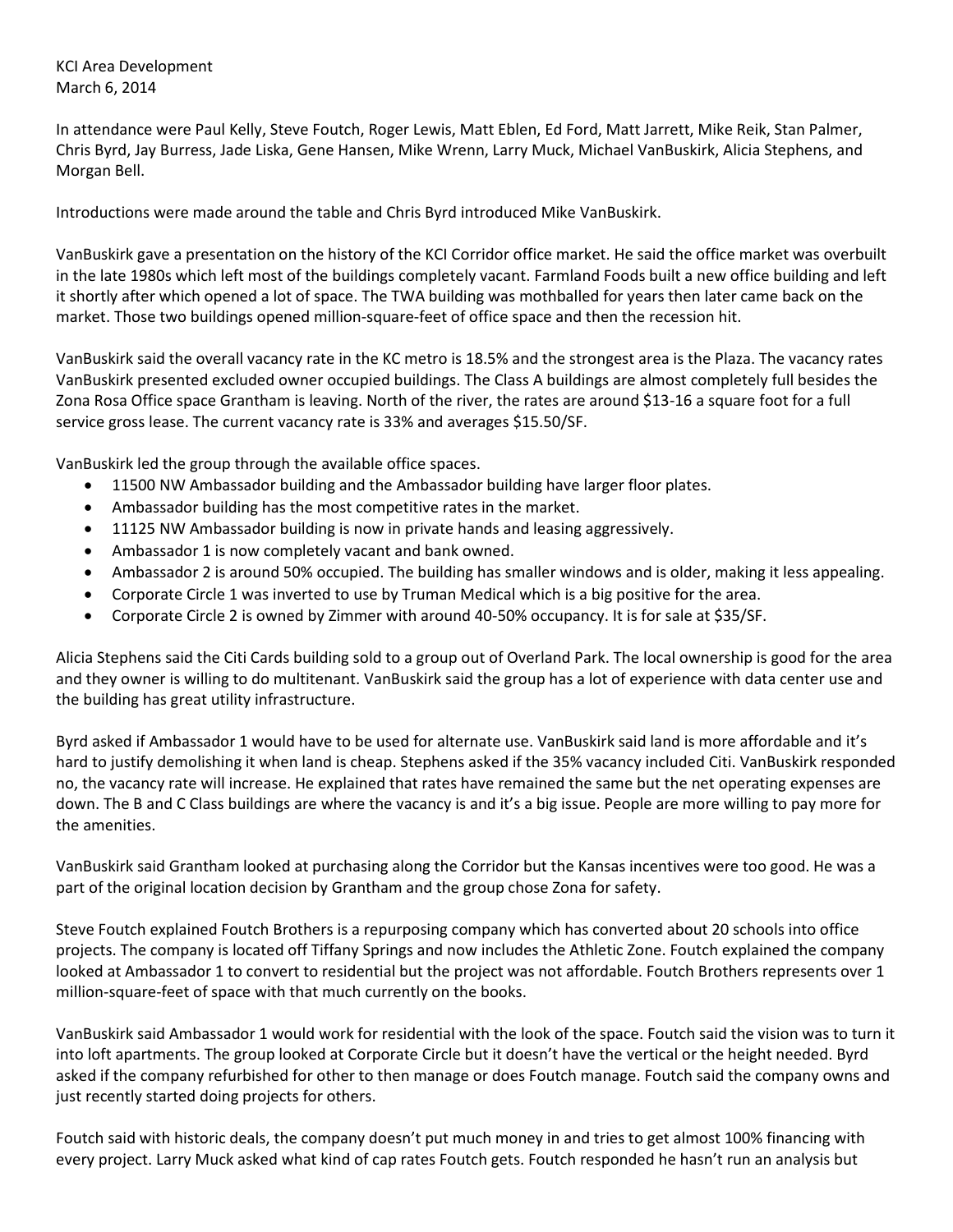probably 20% cost over value. The company's biggest projects are in St. Joseph and they are working with property managers. Muck asked if Foutch looks at private lenders. Foutch responded he would be interested. Muck suggested doing so as there is a lot of money in hedge funds. Stephens said she and Matt Jarrett tried to help Foutch Brothers find ways to make the redevelopment of Ambassador 1 work but it was hard to find the financing. Platte County is new to redevelopment.

Mike Wrenn explained how he moved his company from Mission to the KCI Corridor in August 2012. The group moved here because key people were traveling often. Wrenn purchased the Baker building expecting to have some growth. The company came here with 28 employees and is now up to 70. Wrenn then decided to purchase the building next door. The Baker building is now 100% occupied. The building next door was 30% occupied but now is closer to 70%.

Wrenn explained he was looking to pay between \$20-22/SF so \$15/SF was attractive. The company is growing and looking at acquisitions to bring to the Northland. He explained they are aligning with the issues of the community. Wrenn suggested targeting smaller companies looking to grow with a unique vision.

Stephens said she met with Wrenn a year ago when the company first moved to Platte County. She said it is beneficial the buildings have local owner. VanBuskirk said the Executive Hills buildings have had problems and there is space in the old CRB building that was never occupied because of the lack of parking.

Wrenn told the group he had to spend money outside of the building to make the building nicer. He explained they are funding internally because there is a pride of ownership. It's more a care for the community than the bottom line. One concern his employees have is daycare. Muck explained the group might be interested in creating a partnership for the day care center on the Citi Cards campus.

Ed Ford mentioned 1 Million Cups is continuously presenting ideas and it's possible to target those young entrepreneurs who need affordable space. LaunchKC is also something to look at. Muck said an interesting case study is the Zappos repurpose in Las Vegas. The company took an old property and turning it into a live-work space. Foutch said that was Sprint was looking at when they created the campus here. Muck suggested trying to find a way to provide an incubatortype space with amenities to help companies grow.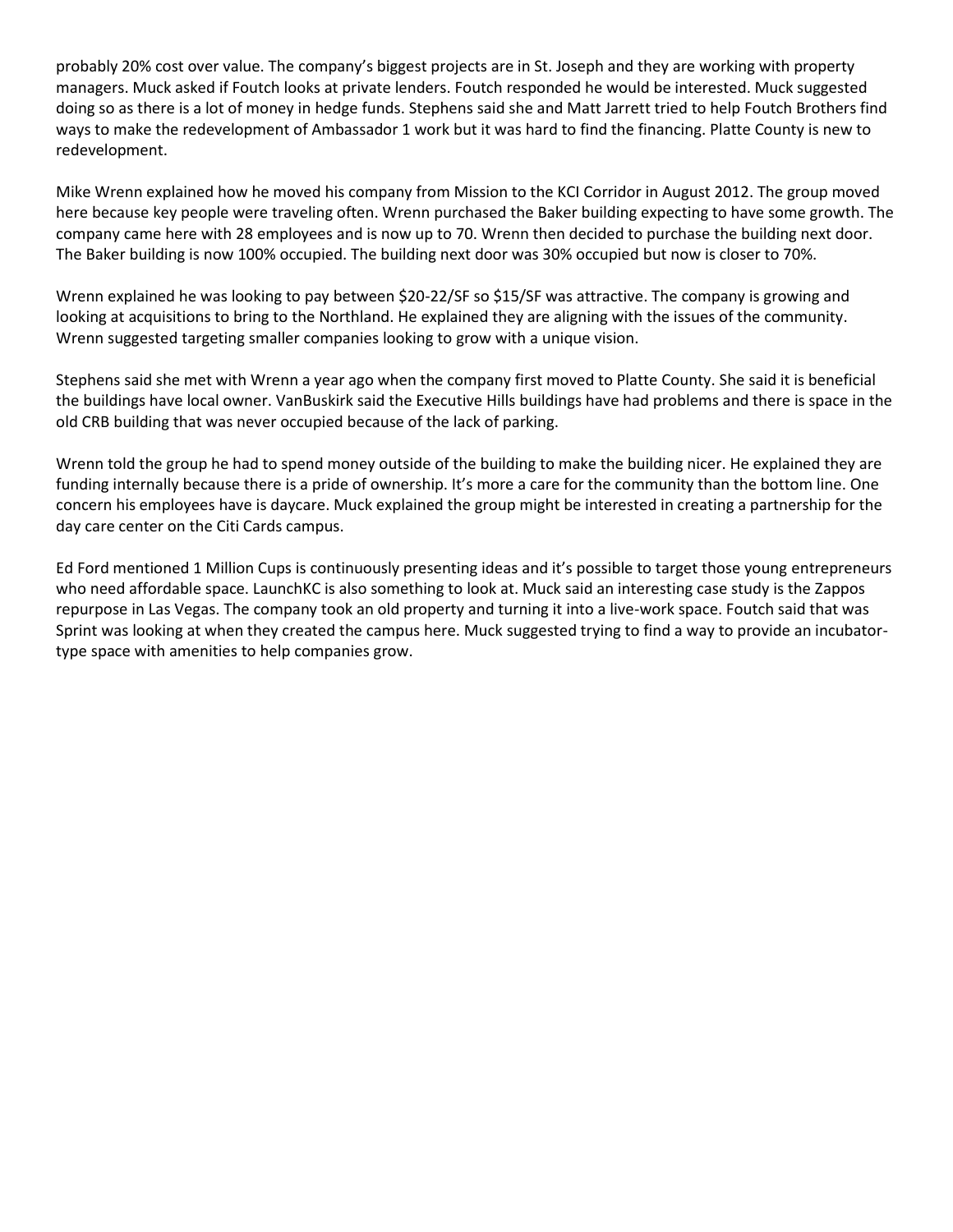KCI Area Development Team April 3, 2014

In attendance were Beverlee Roper, Tim Dougherty, Jade Liska, Jay Burress, Ed Ford, Chris Byrd, Steve Foutch, Matt Eblen, Roger Lewis, Jeff Elsea, Frank Weatherford, Ed Bradley, Jeff Murphy, Drew Soloman, Alicia Stephens and Morgan Bell.

#### *Launch KC Presentation*

Drew Solomon with the EDC of Kansas City gave a presentation on LaunchKC – the EDC of KC's newest business development initiative. Solomon said the EDCKC got involved pulling corporate technology companies together to discuss the startup community around the time Google Fiber announced it would be coming to KC. Solomon said Missouri ranks around 39 out of 50 states for venture capital deals by volume. LaunchKC focuses on raising awareness for startups to help generate revenue for high tech and IT companies. LaunchKC is forces on marketing and attraction and brining in the capital. The EDCKC has been able to recruit companies like Lewis & Clark which is in the Ambassador building.

Solomon said there is a lot of opportunity for KC to gain companies and Launch KC is trying to identify the startups and help them grow. He said they are looking for the next big thing, the next Cerner. The LaunchKC website gets 7500 page visits a month and has 12,000 followers on social media. Solomon said the retch folks are interested and there is buzz out there about KC becoming the next Austin.

LaunchKC offers free advertising on its website to any tech companies already in KC. The group has mapped the creative agencies around downtown and wants to expand the map to the full KC city limits. Solomon said the typical entrepreneur is around 38 years old with a family and many of them live in the suburbs. LaunchKC wants to identify the list and show the companies city-wide. He added that if you can find organizations that are ready to grow, the odds are in your favor at an early point.

LaunchKC worked with Kauffman in Austin at SXSW this year. Solomon said Missouri ranks low in private equity money and we need to market the area and show it is okay to have a venture backed company here. Alicia Stephens mentioned the team is focusing its attention on the office market. Solomon mentioned LaunchPad which is a group of 9 corporate partners offering free or low cost space with flexible leases. He said companies apply for the space and the EDCKC sorts through the applications to find the real companies and places them in a space to help the company grow. The EDCKC has placed five companies and of those, three are still there and two grew into its own space. There are areas hosting all over the city.

Stephens said they needed to find building owners willing to do flex terms. Solomon said companies are willing to move into Class B space. He said start by talking with the owners and know the landscape of what the company needs are and find them opportunities. A lot of entrepreneurs want suburban areas. Digital Sandbox is providing money to get companies ready to look for money. It has funded 37 companies for prototypes. Solomon said if you look around the county, all the hit cities are targeting high growth companies. We need to know who has available talent that supports high growth companies and provides them with room to grow. That is where entrepreneurs want to be. Solomon said we need to start thinking of entrepreneurs like a traditional ED recruitment project.

Ed Bradley said the Business Journal talks about the lack of recruitment. Solomon said larger companies are looking to fill a lot of high tech jobs. It's a real problem and there's such a need and the local universities can't keep up. He said we need the public institutions to grow in support. Software Developer is becoming more of a trade. Stephens said Cerner has a finger in what they need and have been very active in the community to get those needs filled.

#### *PIAC Transportation Needs*

Chris Byrd gave the team an overview of PIAC and the structure of its funding. He said PIAC is setup similar to a city council. Money from sales tax is split citywide in each district. Byrd said the hearing starts in September with recommendation to City Council for funding by November. Byrd said there is a lot that needs funded in this area. With the new Twin Creeks area coming online, there are a lot of roads needed that do not exist or are not up to standards.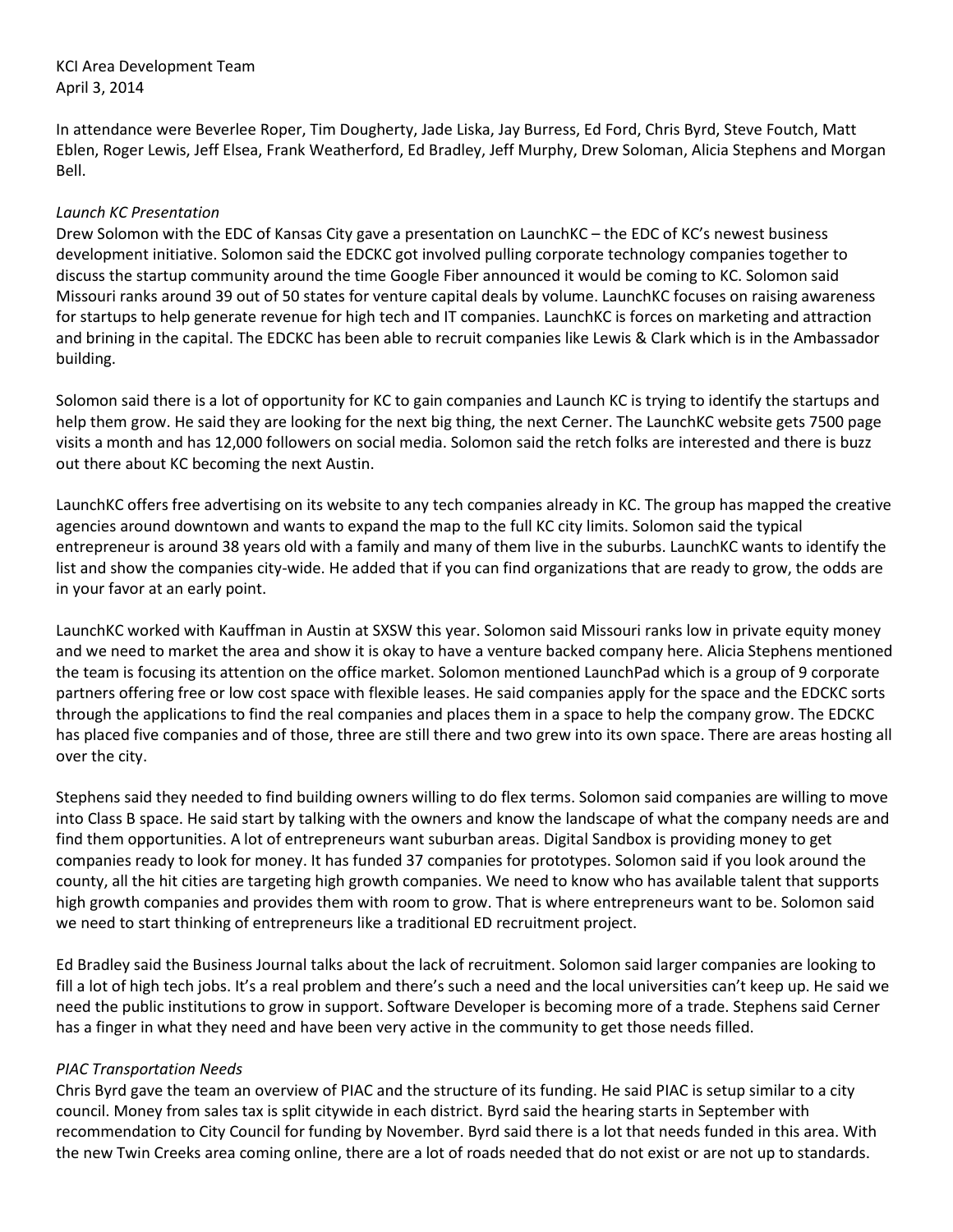Stephens said the group participates with PIAC to all come together to create one set of priorities. Ed Ford said the city also uses PIAC funds to leverage other funds. Kansas City has an advantage because many other cities don't have matching funds.

### *Twin Creeks*

Ford gave an update on the Twin Creeks KC development. Ford said Twin Creeks is looking at financial commitments from the City and County to use the funds generated after the TIF funds end. \$330 million is needed for full build out of the roadways in the area. The finance committee will make a recommendation to the full taskforce.

Roger Lewis provided an update to the group on the development of the new police station. Lewis said there was a contract issued to an architect firm but no location has been identified yet. The process to identify the station location will begin soon. They are looking for 5-7 acres and the project will be similar to the Shoal Creek station. Lewis said the City hopes to start construction in 2015 and occupy the station by 2016. Bradley asked if the original budget was \$15 million. He said the budget has now been cut to \$9 million. Bradley asked if when the money was taken if the City promised to pay it back. Ford said the City is committed to finding free land and the City Manager is pushing for a location on KCI property. Lewis said the tradeoff will be a community center in the facility.

Jeff Elsea asked if the Menards and Sam's funds have been identified. Ford said no, the bond council won't allow. Bradley responded a the IDA issued a bond revenue study to be completed.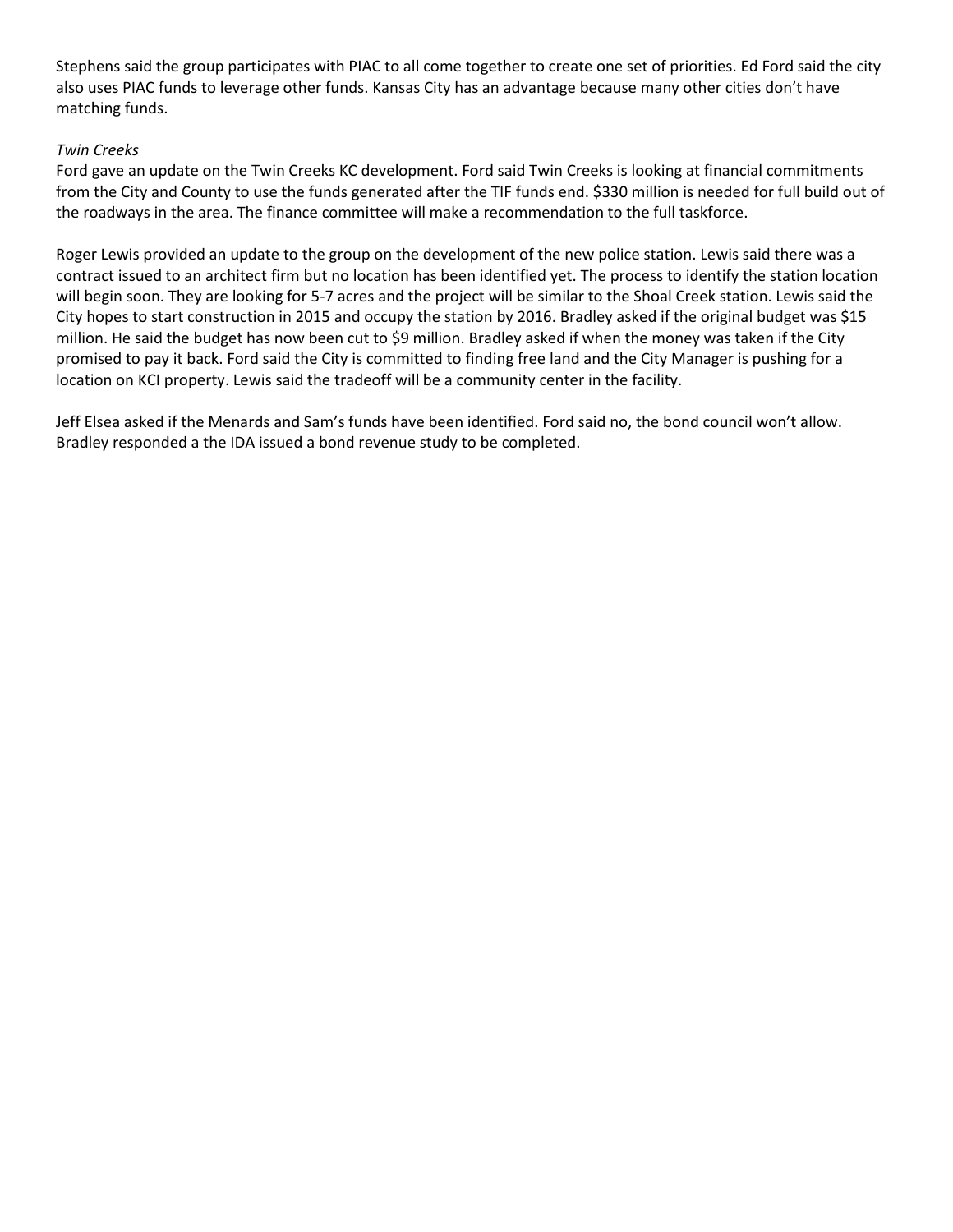KCI Area Development May 1, 2014

In attendance were Ed Bradley, Jeff Elsea, Jeff Murphy, Jay Burress, Ed Ford, Chris Byrd, Brian Johanning, Steve Foutch, Roget Lewis, Kyle Elliott, Matt Eblen, Mike Chambers, Gene Hansen, Morgan Bell and Alicia Stephens.

Alicia Stephens presented on the KCI Airport Advisory Committee. Stephens provided details on how and why the committee was formed in May 2013. The group has been meeting every other week since its formation. All the meetings are available on the City's website. Stephens said the first meetings were to educate the committee on the airport operations and the group toured the interworking of KCI. The tour is also available on the City's website.

Stephens led the group through numerous facts and statistics about KCI and its current condition. Some of those figures included:

- KCI has 551 acres of pavement
- The Aviation Department pays the City between \$9-10 million annually
- Aviation Department employees must be KCMO residents
- KCI has an operating budget of \$117 billion

The taskforce also spent two sessions on aviation finance. Stephens said any revenue bonds must go to the KC voters. KCI currently has 15 mechanical rooms to maintain. She gave credit to Aviation employees for working with what they have available and told the group there have been interior gutters installed to help maintain water leaks and drainage.

Stephens told the team the taskforce felt the need to hire an outside consultant. The taskforce wanted to compare KCI to like size operations. The consultant compared KCI to 20 life-size airports around the US.

- KCI ranks  $15<sup>th</sup>$  in terminal square footage
- KCI ranks 3rd in enplanements per square feet
- $18<sup>th</sup>$  in airline cost for enplanements (out of 20 total)
- KCI ranks last in concession revenue an estimated \$5 million in revenue is lost each year
- $\bullet$   $9<sup>th</sup>$  in percent of connection passengers

Stephens said it is perceived that KCI is difficult to connect at so people avoid connecting through KCI. Stephens also said studies were done in 1995, 2009, and 2013 and City Council has done its due diligence. The consultant has recommended three options to choose between. Plan 1 is status quo, doing nothing but regular maintenance. Plan 2 is a major renovation with centralization of processing. Plan 3 is a new terminal within the terminal area. Some of the committee is concerned with no fir prices for each plan. Some committee members would like to settle on the design but Stephens does not see that as the taskforce's role.

Kyle Elliott asked if not doing anything was an option and how long not doing anything could be sustained. Stephens said the consultant (Frasca) provided a lifecycle. Right now some of the research shows KCI is at it's peak but some people think it's fine. Stephens told the team the taskforce was given a worksheet to rank the Key Performance Indicators of KCI. All the ranking will be public and the final vote will go electronically.

The PCEDC has not taken a position and the vote Stephens will make will be her personal opinion. Stephens said at some point the PCEDC board will take a position.

Halfway through the taskforce meetings, Southwest Airlines wasn't happy and called a meeting with the PCEDC. Mark VanLoh was at the meeting with Ron Ricks of Southwest. Ricks was not aware that a team from KCI traveled to Dallas to discuss the potential new terminal with the airline. After the meeting, Southwest changed its demeanor.

Stephens said the taskforce hosted four public hearings. The two Stephens attended had good attendance. Stephens noted the \$1.2 billion price tag that's named in the press was the maximum price the Aviation Department could afford, not the actual price of the new terminal.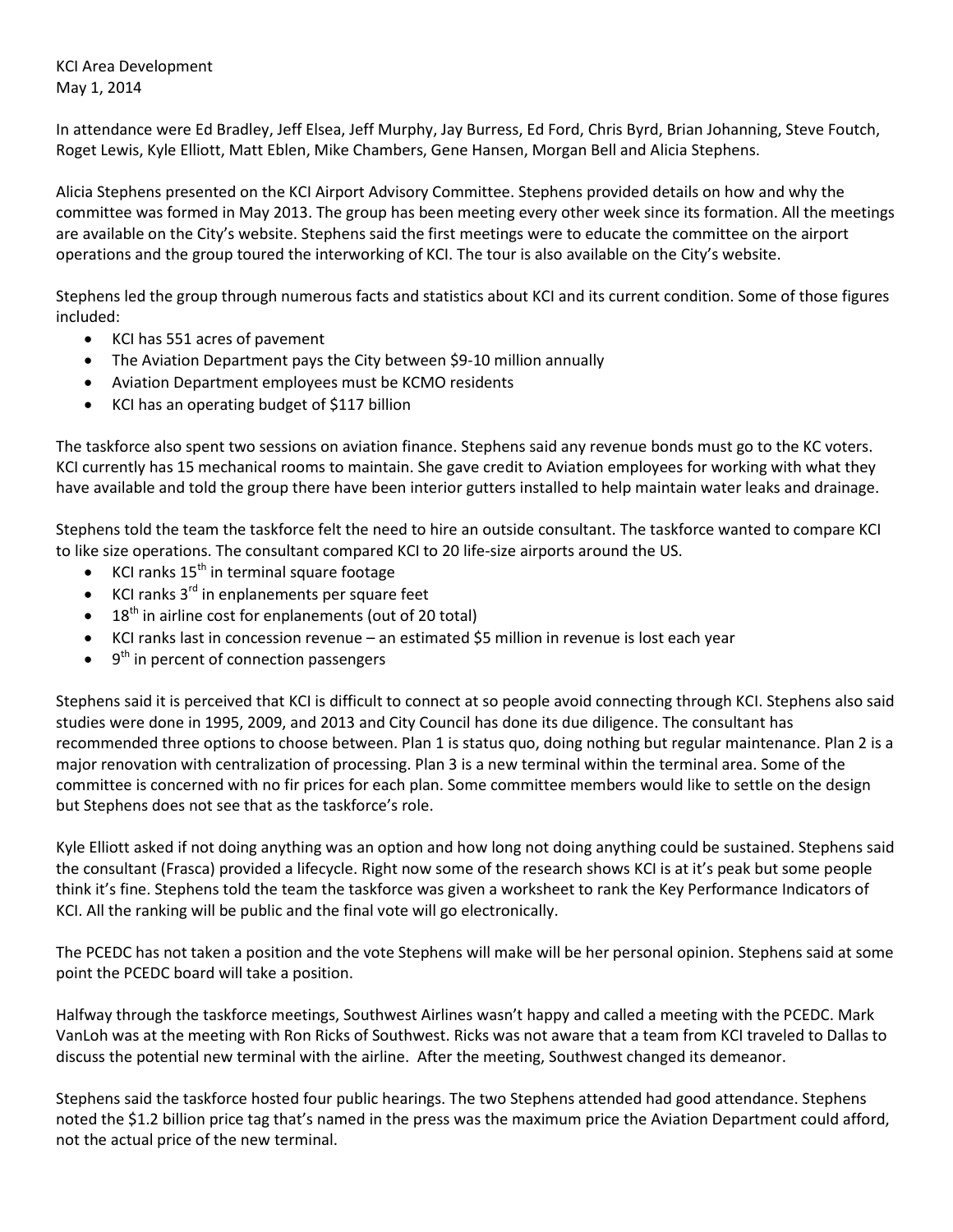Ford said this has been the biggest issue since he has been on the Council. He said it will need a vote but won't happen during this Council term. Bradley asked Steve Foutch how hard of a project this will be to renovate. Foutch responded that keeping the airport operational is the biggest challenge. It's going to be difficult to renovate without shutting it down.

Stephens said new terminal doesn't mean new airlines. She said flights and cost are all market driven. Jay Burress asked if a new terminal would have the potential to make us a hub. Stephens said according the experts the hub days are over.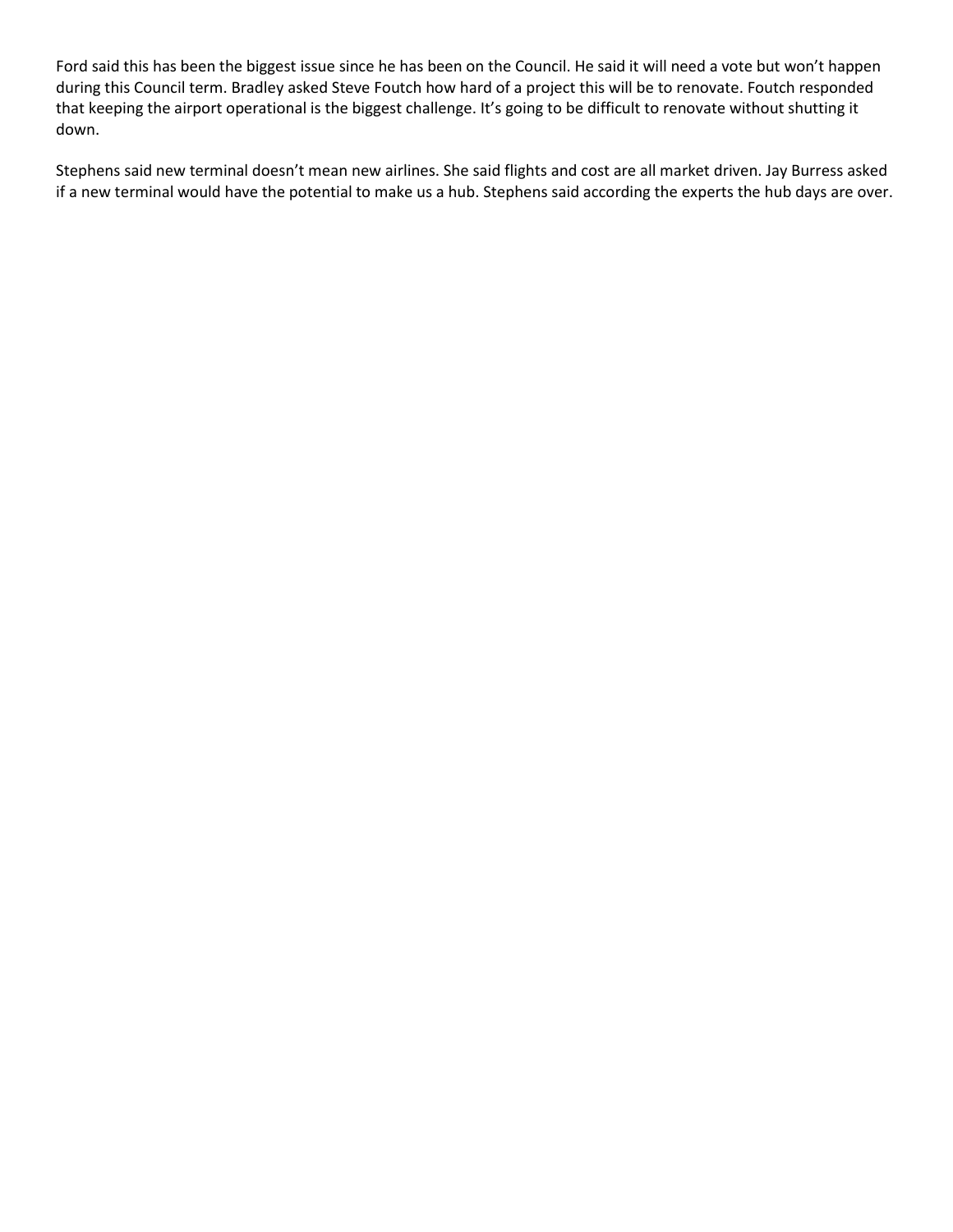Platte County EDC KCI Area Development Team June 5, 2014

In attendance were Jeff Elsea, Bill Flynt, Gene Hanson, Matt Jarrett, Jade Liska, Kyle Elliott, Jay Burress, Matt Eblen, Steve Foutch, Roger Lewis, Jeff Murphy, Ed Bradley, Alicia Stephens, Diane Jones and guest Jeff Shackleford.

Alicia Stephens opened the meeting by saying that the Platte County office market is at 30% vacancy. We've had realtors and others come to speak to this team about that. We've talked about filling the space with entrepreneurs but we need to know what they are looking for.

### Jeff Shackleford presented on Digital Sandbox:

Digital Sandbox is a proof-of-concept program designed to move early-stage entrepreneurs toward commercialization. The initial objective was to create at least 10 new companies that will achieve their first follow-on funding or reach \$1M in revenue by Sept 2014. The program is collaboration between public and private entities. Shackleford showed slides of companies who have collaborated. Sprint has set up a cloud environment. Entrepreneurs may be a part of another business startup program and still participate.

First year

- 200+ early stage
- 37 development projects funded
- 22 new companies created
- 20 companies have secured add-on funding
- \$7.2 million in follow-on funding
- Created 125 new jobs

Shackelford feels that new job growth in this country is dependent upon entrepreneurs.

Shackelford showed a slide of the new companies that have been created through the program. One of the new companies wrote an app for Southwest Airlines. Another company with a memory capture app was helped to connect with Hallmark.

Shackelford is working to bring more companies in. He said when going to a large company it's best to tell them what they can do to help, rather than leaving it open.

Jade Liska asked what the most interesting thing they've found has been. Shackelford told him there is no lack of creative people in Kansas City. They hoped for 25 good applicants to begin and they got 94. They've moved to a rolling application, so one can apply at any given time. Everyone who comes to them is given a recommended first step.

Jeff Elsea asked how people heard about the program. Shackelford said it was announced at Union Station. UMKC helped with a big kickoff that got the word out.

When they got through the initial 94 applications they had four to six companies come in every Thursday for four months. All the funds have been allocated now, but people are still coming to them to make connections.

Over 200 local companies and organizations are in support of the program. Shackleford always asks companies how they got started. They usually relate how the process went from an idea to making connections with the people who can help.

Existing KC Co-working spaces include:

OfficePORT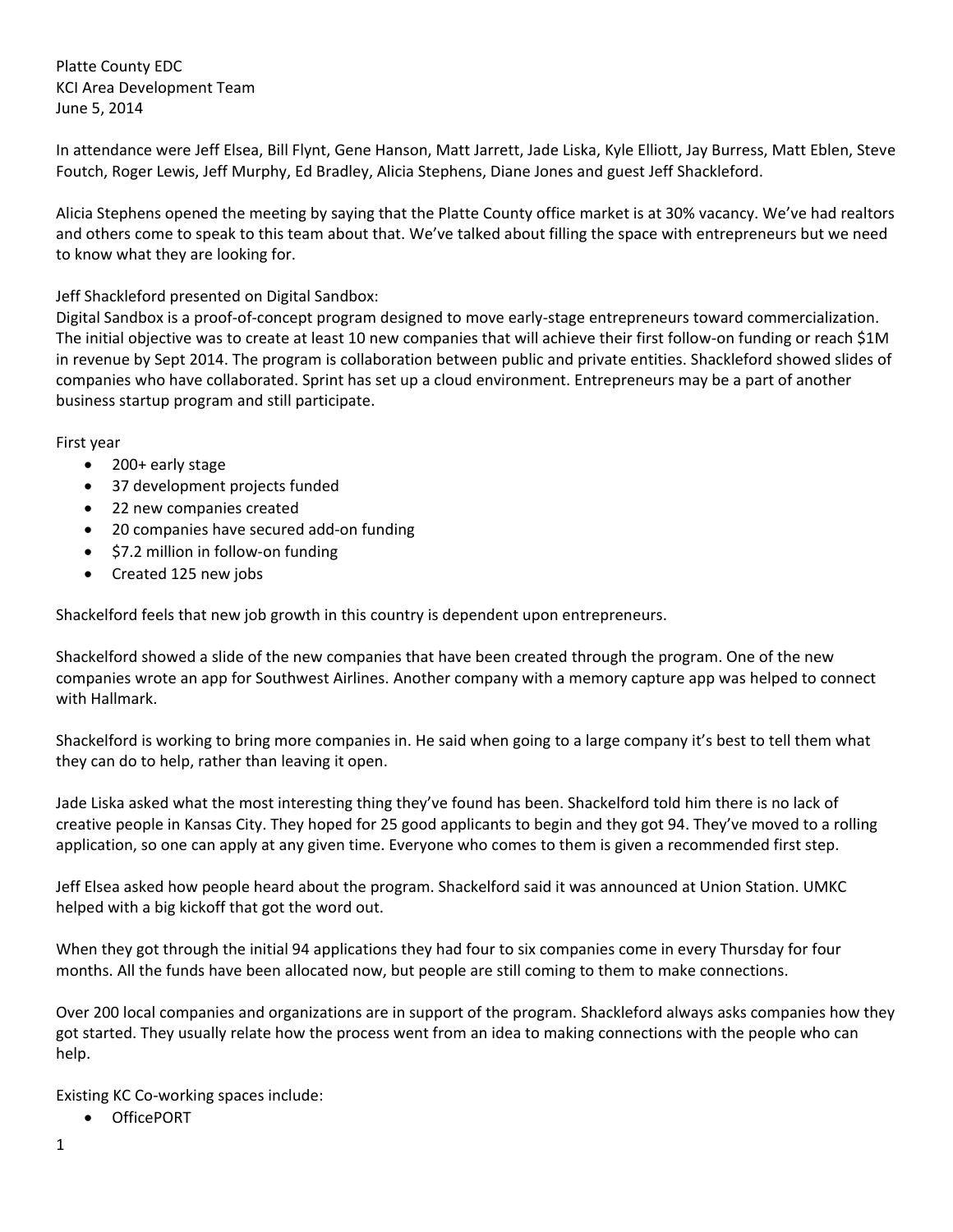Platte County EDC KCI Area Development Team June 5, 2014

- thingBIG
- **•** Innovation Café
- StartUp Village

Co-working spaces have flex space with no commitment, which results in scale on demand. What entrepreneurs need most are electricity and an internet connection. They find support in collaboration with others. He is wondering whether there is a way to help entrepreneurs with the expense co-working space. When looking at Platte County, he said the question is, "How much demand do you have for it up here?" He said the entrepreneur may look different in different areas. You must understand that and build around it.

Stephens asked how each of the co-working spaces got started. Shackleford told her one of them is a partnership between some economic groups. ThinkBig is owned by business owners, Innovation Café has an individual owner – it's one floor of a multi-floor building. He thought OfficPORT was a group. StartUp Village is owned by individuals who buy houses and convert them for use as co-working spaces.

Saint Louis has the T-Rex Center, which is an enormous building. The landlord allowed people to take ¼ of a floor at a time. They have close to 70 startups now. Shackleford said the more people you get in one place, the better; they collaborate with each other. He said when a company gets to the point of needing between \$1 million - \$3 million to scale up, they are between programs. He said that's been a problem in St. Louis. They're trying to fill that void because they're losing some. He said if five of the 20 funded are here in five years, that's a success. Some of the companies are close to the place of needing a big cash infusion. He said there aren't as many visible funding sources as he'd like, but they're there, we just have to locate them.

Shackleford said we need to "shout" about the companies who are successful in getting funding.

Stephens asked whether the building owner would be better off having an open floor plate and waiting for people to tell them what they need, or building it out like the photo in the presentation (small cubicles). He suggested a bank could offer \$20,000 and run a contest to see how many applicants they get. He said we could do things focused on Platte County. We probably have a base of entrepreneurs but they don't know where to go. He suggested we figure out the level of activity that is here and plan for that. He advised connecting with Maple Woods Community College. We could run an "innovation contest." We need to work together.

Digital Sandbox is a not-for-profit and he is in the process of fundraising. Stephens feels strongly that we don't need to do "One Million Cups." Shackleford said in one city they live-stream it.

Stephens asked about the funding stream and having people apply – are there guidelines and parameters? Yes. He said there could be a Digital Sandbox that is Platte County. The money they give is not a loan and they don't take equity in the company. The money doesn't go directly to the entrepreneur – they send him out to get bids for what he needs. A company needs to be able to give Digital Sandbox an executive summary and follow through on the recommended step they are given. They have to be committed and disciplined. Sandbox has an evaluation team that is made of people who are used to working with early startups and they know what to look for.

The Missouri Technology Corporation has several funds to which people can apply for money. He was asked whether there very many applicants who are willing to do that kind of paperwork. Sandbox will pair them with someone who is experienced in that type of paperwork. He has had some of them be approved. He said it's a good program and he recommends all entrepreneurs apply and go do a presentation.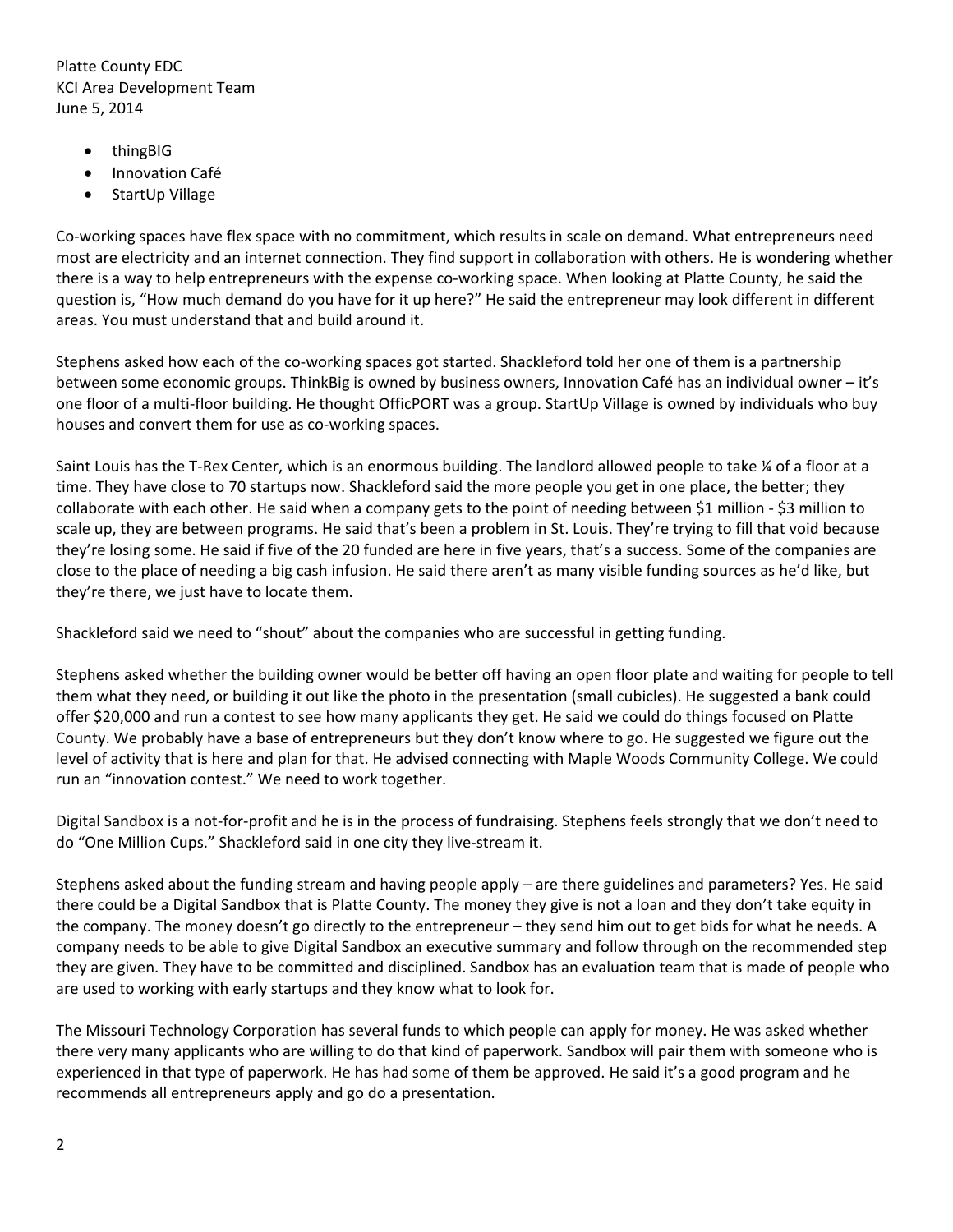Platte County EDC KCI Area Development Team June 5, 2014

Stephens asked Shackleford how they are interacting with EDOs. He said he hasn't been as active as he should have been. When he came on board he was under a time deadline with the grant from the Commerce Department. His goal is to get out and make contact with EDOs and other entrepreneurial programs. Stephens said she could envision a Digital Sandbox KC Platte County. He has talked to Maria Meyers about how to make this a part of the KC SourceLink package. He thinks there could be a Digital Sandbox that focuses on Platte County or one that focuses on, e.g., medical devices.

Stephens asked the team whether they think we're on the right path for our office market. She thinks this is a good opportunity. She's heard some people talk about fundraising such as Shackleford talked about. She thinks when people are ready for space, that's when we can help them.

There will be a joint meeting with the Northland Regional Chamber Planning & Development meeting one week from today to discuss transportation. The meeting will be held at the Chamber office at 7:30 a.m. The first drafts of the list she saw are projects that will impact Platte County, but only one was actually in Platte County. Liska said from their standpoint, there are a lot of projects they'd like to see but the money is small.

Stephens received an email about Tiffany Spring Road bridge. We'll be provided a link so that people can go online and make comments.

June 19<sup>th</sup> – the Public Policy Team is hosting candidates that have to participate in the primary. They'll come and present their main issues. Also at the meeting, Greg Sager will do an update on the transportation tax.

Roger Lewis was asked about the North Platte County (police station) location. Lewis replied that he's meeting with architects today. The station will be at  $112<sup>th</sup>$  and I-29, on the west side of I-29, close to the entrance of the Overhaul Base and close to the fire station. The plan is to build a joint fueling station to be used by police and fire.

Ed Bradley reported that at the last Public Policy meeting Brian Nowotny gave a presentation on Parks & Recreation. It may be viewed on the PCEDC website.

Stephens reported that the KCI Advisory Group report is done and should be released soon. The group recommended a single terminal. She suggested that team members educate themselves.

Liska said that today is the first group meeting with the airlines, Aviation Department and consultants, to discuss what would be best for KCI.

There may be a decision on Westport soon; there will be a taskforce for Kemper Arena.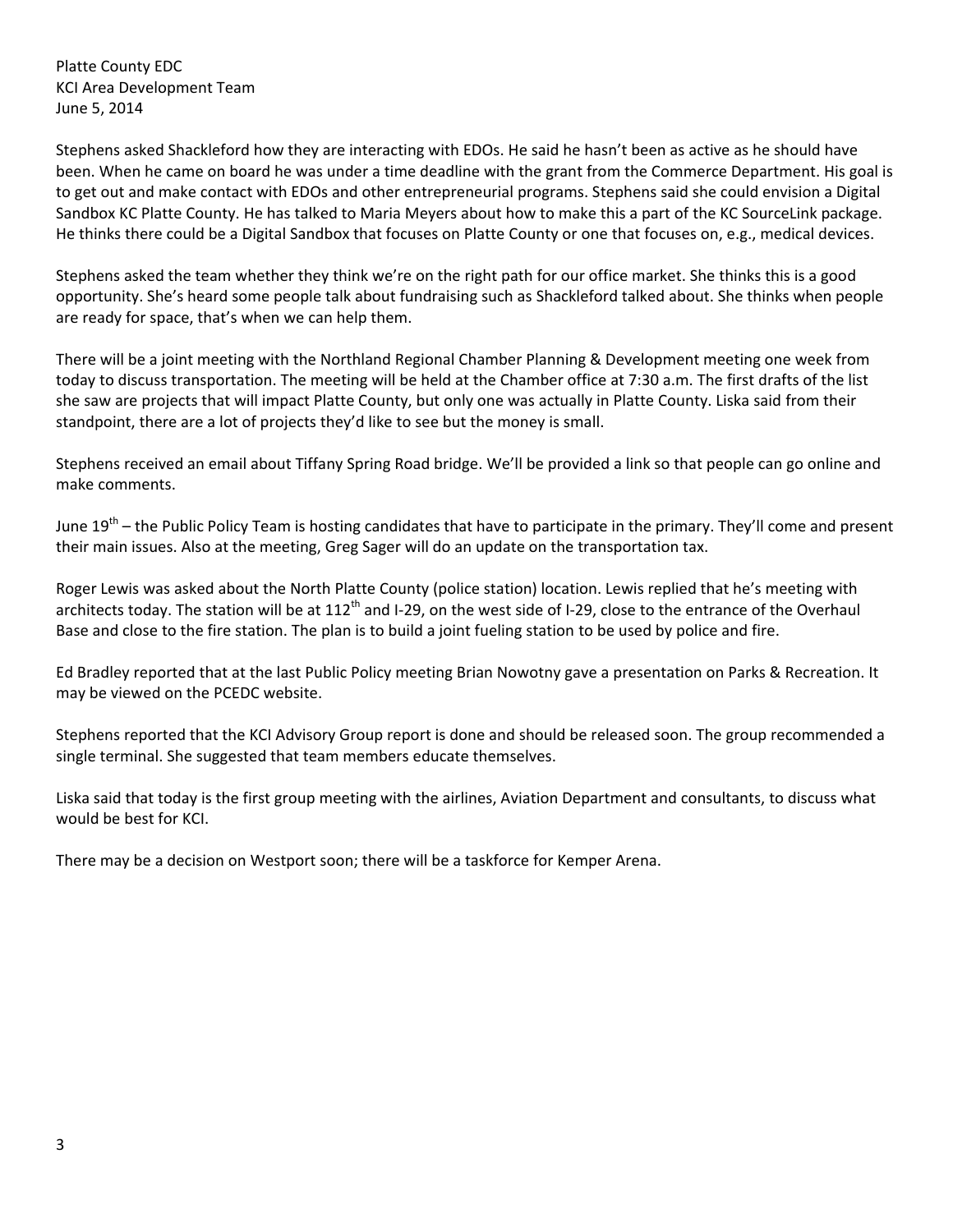KCI Area Development team meeting notes October 2, 2014

In attendance were Matt Eblen, Jay Burress, Justin Meyer, Chris Byrd, Mike Reik, Kyle Elliott, Daniel Erickson, John DeBauche, Steve Foutch, Tom Teesdale, Frank Weatherford, Beverlee Roper, Jennifer Presberry, Matt Jarrett, Mike Chambers, Jeff Murphy, Roger Lewis, Ed Bradley, Ed Ford, Dave Long, Jade Liska, Sean DeCoursey, Alicia Stephens and Morgan Bell.

*Aviation Department Update*

Dave Long and Jade Liska gave an updated presentation on the KCI airport.